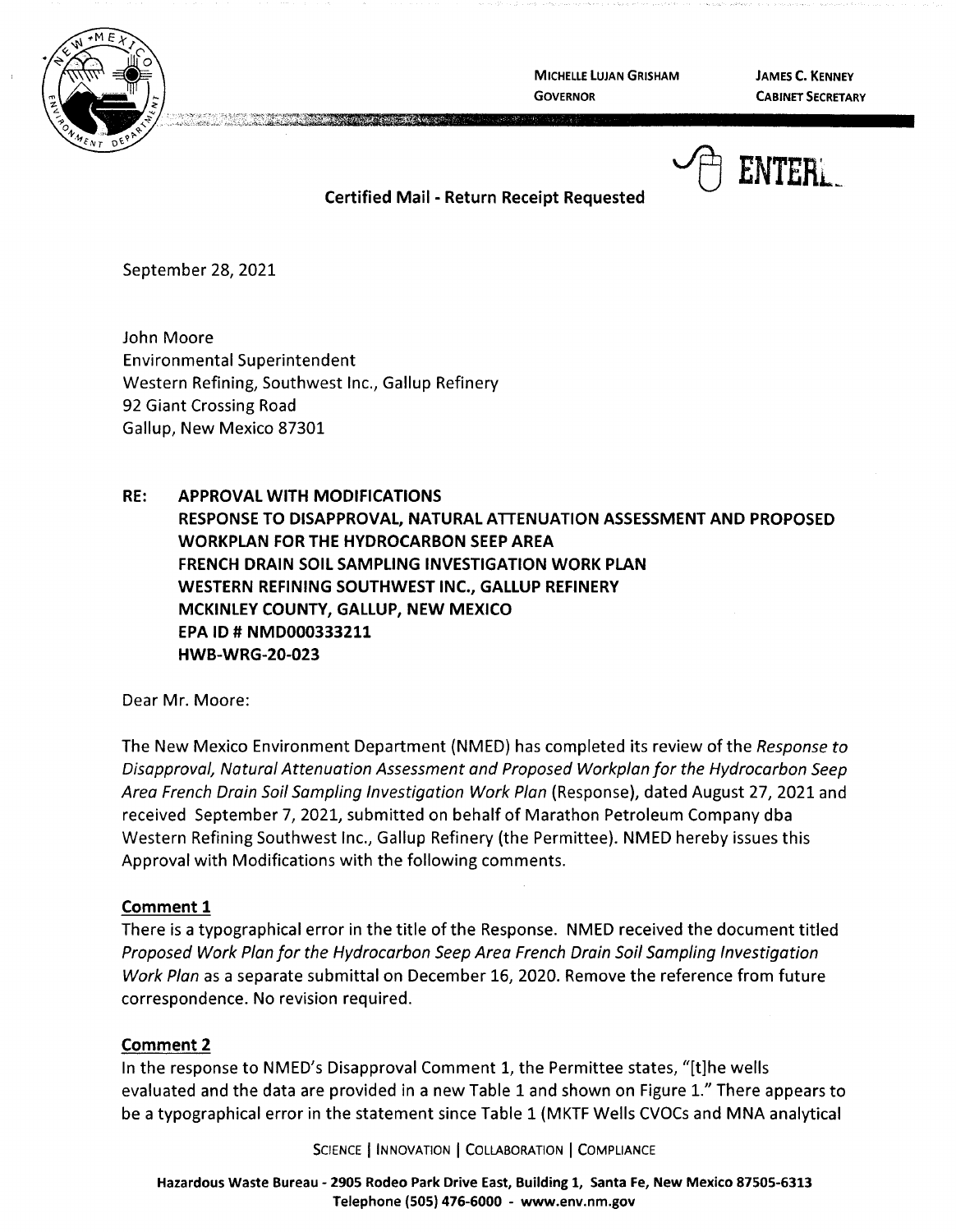Mr. Moore September 28, 2021 Page 2

Data 2018-2020) does not include the MTBE analytical data. NMED's Disapproval Comment 1 requires the Permittee to evaluate the potential for MTBE degradation and to summarize that information in the data tables. Table 1 must be revised to include the MTBE analytical data. Provide a revised Table 1. Furthermore, Figure 1 (Hydrocarbon Seep Area and MNA Well Set) depicts wells where vinyl chloride has consistently been detected; however, it does not identify the wells that are subject to monitoring the degradation of MTBE or other chlorinated compounds. Figure 1 must be revised to identify the wells that are subject to monitoring MTBE and all chlorinated compounds. Based on the information presented in Attachments A (CVOC Time Series Plots) and B (MTBE Time Series Plots), the wells that are subject to monitoring chlorinated compounds and MTBE are identified as wells MKTF-02, -09, -10, -16, -22, -24, and - 25, and MKTF-04, -09, -16, -17, -19, -20, -21, -22, -23, -24, and -25, respectively. Provide a revised Figure 1 that depicts the wells that are subject to monitoring chlorinated compounds and MTBE.

•

## **Comment 3**

In the response to NMED's Disapproval Comment 5, the Permittee states, "Figure 1 has been revised to show those wells with consistent detection of vinyl chloride. Time trend plots of vinyl chloride are also provided for these wells in Attachment A." Figure 1 indicates that vinyl chloride has consistently been detected in the groundwater samples collected from wells MKTF-02, -10, -24, and -25. The plots included in Attachment A indicate that the vinyl chloride concentrations in the groundwater samples collected from well MKTF-24 are increasing while the cis-1,2-dichloroethene concentrations in the groundwater collected from the same well are proportionally decreasing. The increasing trend of vinyl chloride and the decreasing trend of cis-1,2-dichloroethene may indicate that an accumulation of vinyl chloride is occurring. Vinyl chloride has the most stringent screening level and is the most toxic among the chlorinated compounds detected at the site. The current anaerobic/reducing conditions of the site does not allow vinyl chloride to be naturally attenuated. Submit a work plan that proposes actions to eliminate vinyl chloride in the vicinity of well MKTF-24; otherwise, discuss the benefits of continuing monitoring vinyl chloride and evaluating the potential for natural attenuation at the site in the response letter.

#### **Comment 4**

In the response to NMED's Disapproval Comment 6, the Permittee states, "[a] trend analysis has been provided in Attachment A and discussed in "Evaluation for CVOCs" on page 7." According to the time trend plots included in Attachment A, the concentrations of most chlorinated compounds are presumably indicated as "not detected" (e.g., vinyl chloride in well MKTF-16) because the limit of detection (LOD) values for chlorinated compounds were elevated due to the required dilution for hydrocarbon constituents (e.g., benzene in well MKTF-16). When elevated hydrocarbon constituent concentrations are present, this interference prevents the accurate assessment of the natural attenuation potential. Discuss the possibility of using separate analytical methods where the dilution of the hydrocarbon constituents is unnecessary